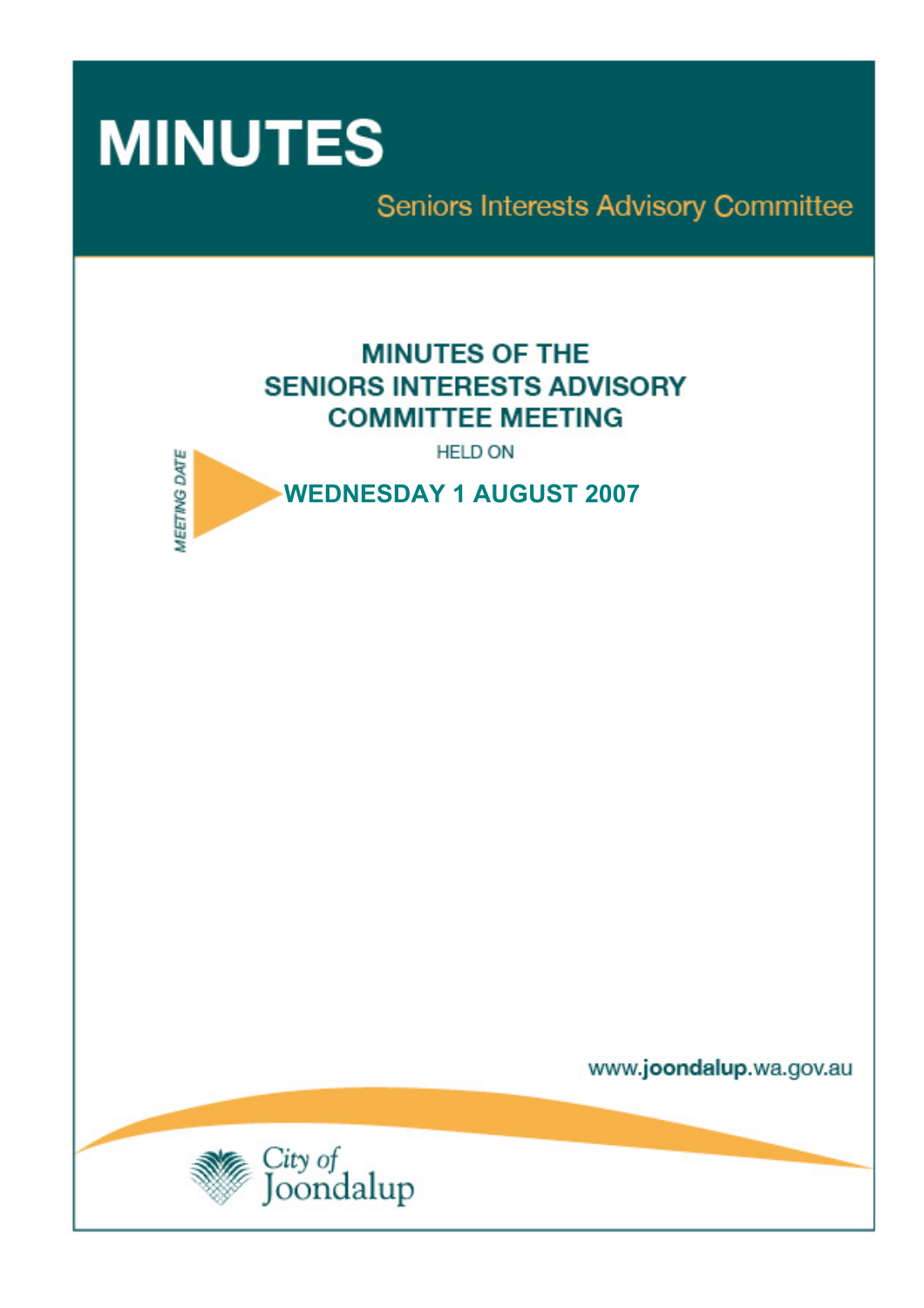## **CITY OF JOONDALUP**

#### **MINUTES OF THE SENIORS INTERESTS ADVISORY COMMITTEE MEETING HELD IN CONFERENCE ROOM 3, JOONDALUP CIVIC CENTRE, BOAS AVENUE, JOONDALUP ON WEDNESDAY 1 AUGUST 2007.**

#### **ATTENDANCE**

#### **Committee Members:**

| Cr Brian Corr<br><b>Cr Richard Currie</b>                         | <b>Presiding Person</b>                                                              |                                |
|-------------------------------------------------------------------|--------------------------------------------------------------------------------------|--------------------------------|
| Ms Margaret March<br>Ms Joy Coleman                               | <b>Community Member</b><br><b>Community Member</b>                                   |                                |
| Ms Valerie Corey<br><b>Ms Patricia Geary</b><br>Mr Kevan Rogerson | <b>Community Member</b><br><b>Community Member</b><br><b>Industry Representative</b> | from 0936 hrs<br>from 0936 hrs |
| Mr Peter Boam<br>Ms Lynda Waterman                                | <b>Industry Representative</b><br><b>Industry Representative</b>                     |                                |
| <b>Officers:</b>                                                  |                                                                                      |                                |

| Ms Rebecca Moore    | Manager, Community Development & Library Services        |
|---------------------|----------------------------------------------------------|
| Ms Julie Eaton      | Coordinator, Community Services                          |
| Ms Bridget Heneghan | <b>Projects Officer</b>                                  |
| Mrs Jill Hewison    | <b>Administrative Secretary</b>                          |
| Ms Claire Martin    | Program Administrator, Craigie Leisure Centre to 1000hrs |

#### **In Attendance:**

Kiah Evans, Lecturer, Edith Cowan University *from 1000 hrs* 

#### **DECLARATION OF OPENING**

The Presiding Person declared the meeting open at 0934 hrs.

#### **APOLOGIES/LEAVE OF ABSENCE**

**Apology** - Ms Maria Bunn

*Ms Corey and Ms Geary entered the Room at 0936 hrs.* 

#### **CONFIRMATION OF MINUTES**

#### MINUTES OF THE SENIORS INTERESTS ADVISORY COMMITTEE MEETING HELD ON 6 JUNE 2007

**MOVED Margaret March SECONDED Peter Boam that the minutes of the meeting of the Seniors Interests Advisory Committee held on 6 June 2007 be confirmed as a true and correct record.** 

#### **The Motion was Put and CARRIED (9/0)**

**In favour of the motion:** Crs Corr & Currie, Margaret March, Joy Coleman, Valerie Corey, Patricia Geary, Kevan Rogerson, Peter Boam, Lynda Waterman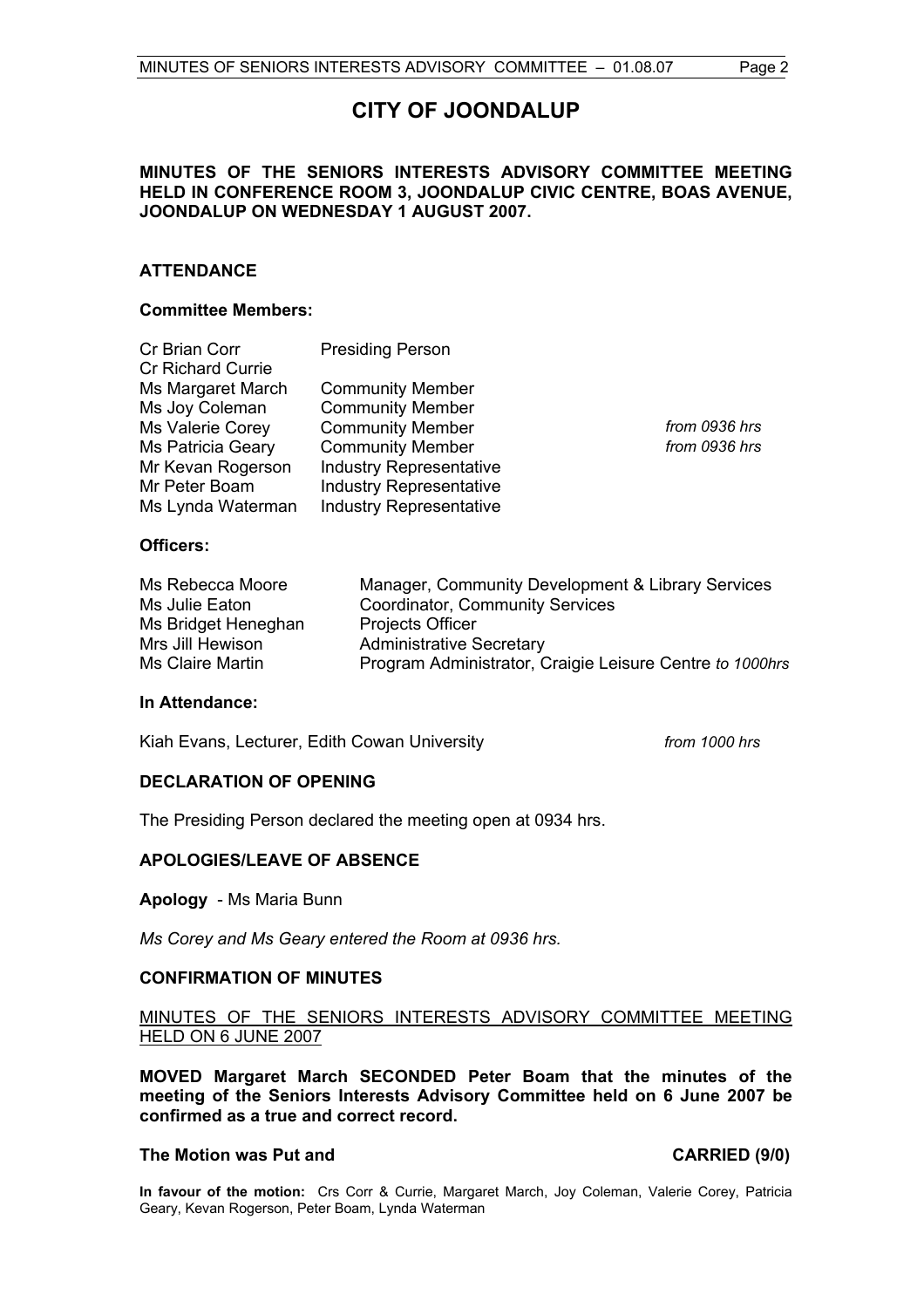#### **ANNOUNCEMENTS BY THE PRESIDING PERSON WITHOUT DISCUSSION**

The Presiding Person advised that a resignation had been received from Helen Attrill, Aged & Community Services. This vacancy will be advertised through the normal process.

#### **DECLARATIONS OF INTEREST**

Nil.

**IDENTIFICATION OF MATTERS FOR WHICH THE MEETING MAY SIT BEHIND CLOSED DOORS** 

Nil.

#### **PETITIONS AND DEPUTATIONS**

Nil.

#### **REPORTS**

## **ITEM 3 PRESENTATION – LIVING LONGER LIVING STRONGER PROGRAM**

**WARD:** All

**RESPONSIBLE** Mr Clayton Higham **DIRECTOR:** Planning and Community Development

Claire Martin, Program Coordinator Craigie Leisure Centre will attend this Seniors Interests Advisory Committee meeting to provide members with information about the Living Longer Living Stronger Program.

Living Longer Living Stronger (LLLS) is a program which seeks to maximise opportunities for older people to engage in affordable, high quality, results oriented, strength training programs over the long term. The concept has been developed and tested in Victoria since 1999 and Western Australia since 2004. LLLS primarily uses the down times of health, fitness and leisure centres to provide a low cost intervention strategy aimed at the over fifties aged group.

Council on the Ageing (WA) Inc, COTA (WA) oversees the program in Western Australia. Organisations are able to obtain endorsement to deliver the LLLS program at their facilities.

LLLS is currently only delivered at one venue in the City of Joondalup, this is at Joondalup Rehabilitation Health & Exercise Clinic at ECU.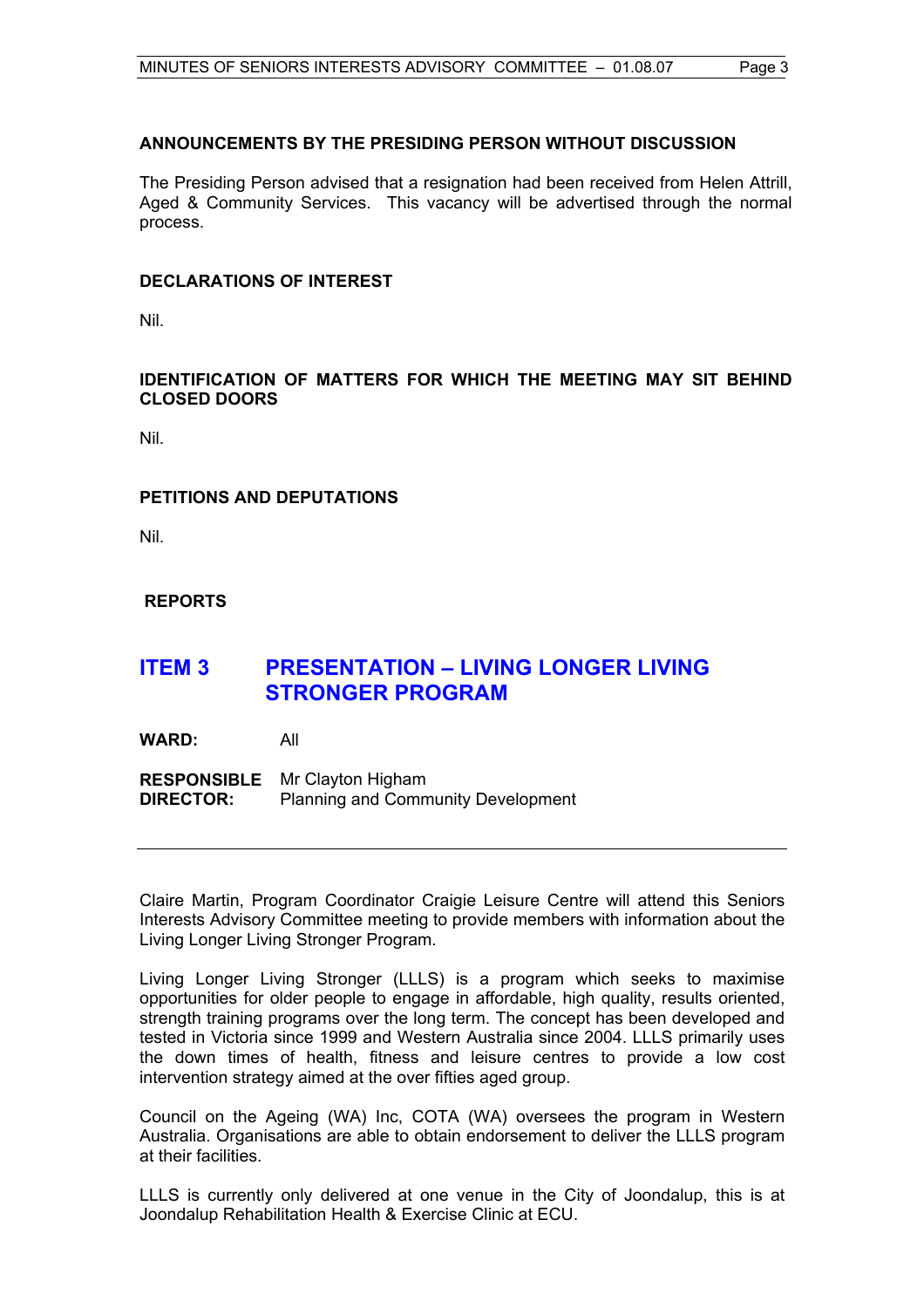Ms Claire Martin, Program Administrator, Craigie Leisure Centre gave an overview of the Living Longer Living Stronger Program (LLLS) and provided the Committee members with a Presentation (Attachment 1). Following the presentation, discussion ensued.

Cr Currie congratulated Claire on the opening day of the Platinum program on which there had been very good feedback.

Cr Corr thanked Claire for the excellent report.

*The Program Administrator left the Room at 1000 hrs.* 

## **ITEM 1 "SENIORS: THE ART OF AGEING" UPDATE**

**WARD:** All

**RESPONSIBLE** Mr Clayton Higham **DIRECTOR:** Planning and Community Development

#### **PURPOSE**

To update the Seniors Interests Advisory Committee (SIAC) regarding the "Seniors: The Art of Ageing" event.

#### **EXECUTIVE SUMMARY**

This report provides the SIAC with an update on "Seniors: The Art of Ageing".

*It is recommended that the Seniors Interests Advisory Committee NOTES the update on the "Seniors: The Art of Ageing" event to be hosted 9 to 14 September 2007.* 

#### **BACKGROUND**

In 2004 the inaugural seniors event The "Live Life Festival: A Regional Event for Seniors" was held by the City. This event took place between 15 – 20 November 2004.

"Living Now: A Seminar for Seniors" was the second annual seniors event, held in a single venue on one day, 30 June 2005.

The third annual seniors event "Seniors: This is Your Life" was held during the week 11-15 September 2006.Members of the SIAC Committee were involved in the organising committee for this event.

The fourth annual seniors event "Seniors: The Art of Ageing" is to be held during the week 9-14 September 2007. Members of the SIAC Committee are involved in the organising committee.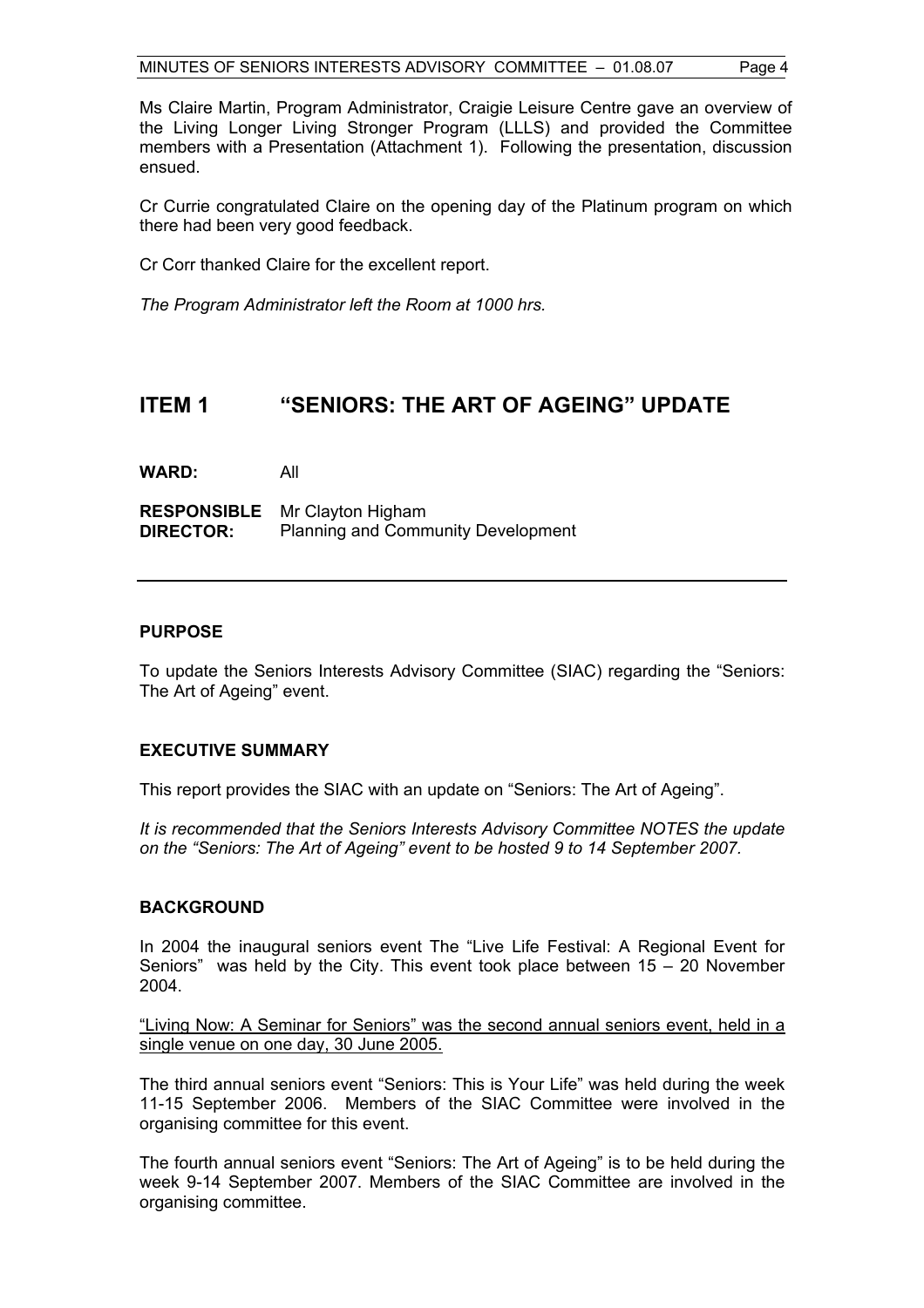#### **DETAILS**

The 2007 event will continue to promote the principles of positive active ageing.

The focus is to be on forming collaborative relationships, promoting existing City programs as well as involving external stakeholders.

The 'Seniors: The Art of Ageing" event will be based at two central locations, Craigie Leisure Centre (CLC) and the City of Joondalup Library.

The event will be launched on Sunday 9 September at CLC and entertainment/activities will be provided at CLC throughout the week. An Expo is to take place on Thursday 13 September (CLC), providing an opportunity to involve external stakeholders and offer seniors information about programs and services available in the community.

Community based activities planned for the week include: Joondalup Police Academy tours, blend(er) gallery - showing of art work by seniors and art workshop; and Centrelink seminars on various financial issues facing seniors.

Various seniors groups have also been invited to participate in open days with St Marks School and the Italian Women's Choir expressing an interest to date in participating. A formal confirmation of participation is yet to be finalised.

The proposed working timeline for the Event is laid out below:

| <b>ACTIVITY</b>                                 | <b>DETAIL</b>                                                                                          | <b>TIMELINE</b>         |
|-------------------------------------------------|--------------------------------------------------------------------------------------------------------|-------------------------|
| Identify SIAC working group                     | Community Development<br>Officer (CDO) to contact<br><b>SIAC</b> members                               | Completed               |
| <b>Budget for event</b>                         | Proposed 2007 event<br>budget adopted in City's<br>usual<br>budgetary process                          | As appropriate          |
| SIAC working group to hold first<br>meeting     | Group to meet and begin  <br>planning for event                                                        | Completed               |
| SIAC working group to meet<br>regularly         | Group to meet fortnightly<br>from initial meeting to plan<br>and develop event activities<br>& program | March<br>September 2007 |
| Identify & contact key internal<br>stakeholders | i.e. Marketing, Libraries,  <br>Leisure Centre, Recreation,<br>Culture & Art                           | Completed               |
|                                                 |                                                                                                        |                         |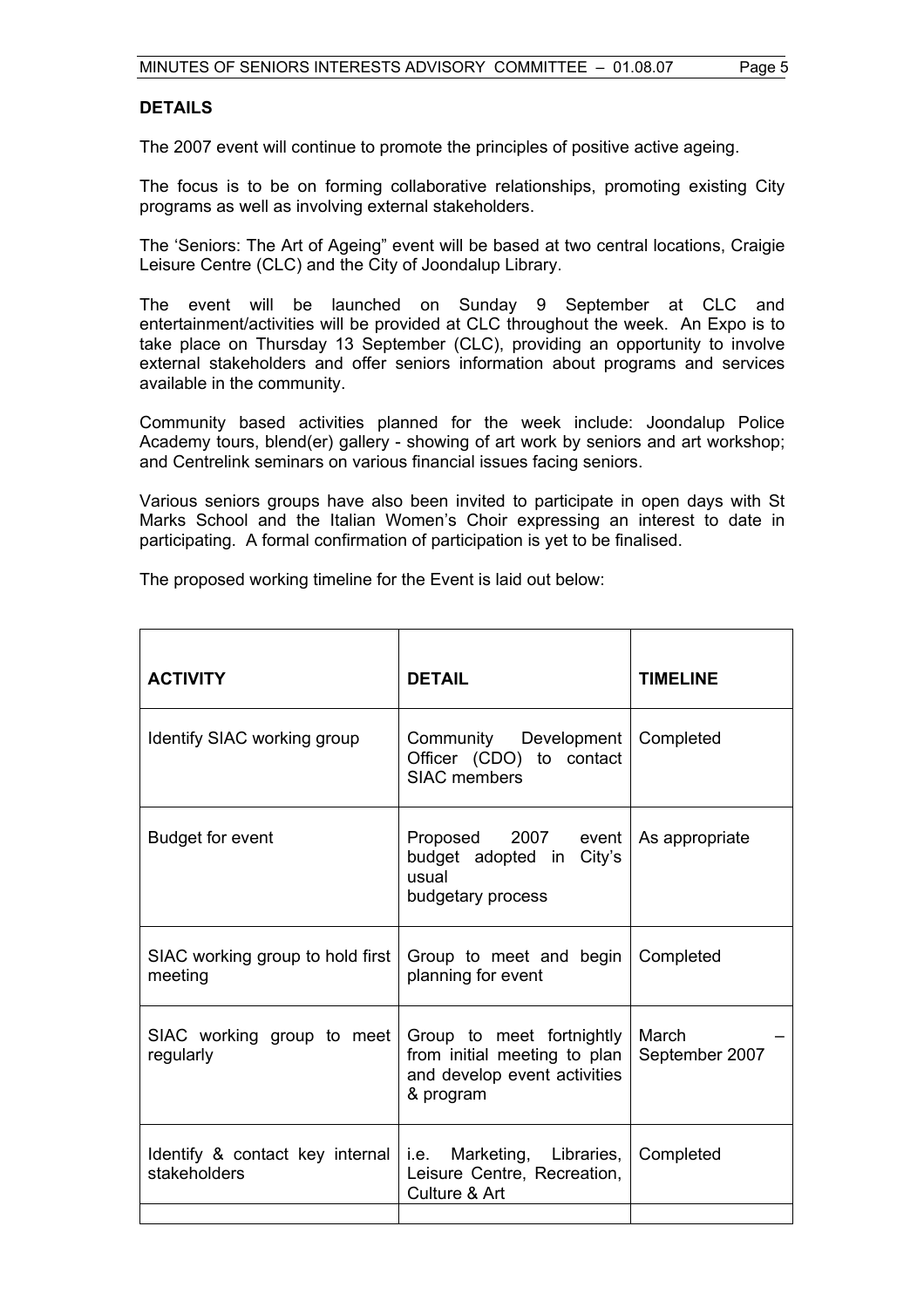| Identify & contact key external<br>stakeholders & partners                                                                  | blend(er)<br>i.e.<br>gallery,<br>seniors groups, West Coast<br>TAFE, Police<br>Academy,<br>non govt<br>peak govt &<br>agencies | Completed                                          |
|-----------------------------------------------------------------------------------------------------------------------------|--------------------------------------------------------------------------------------------------------------------------------|----------------------------------------------------|
| Collaborate with<br>internal<br>&<br>stakeholders<br>external<br>to<br>develop new activities for event                     | Continue to plan, develop<br>negotiate<br>and<br>practical<br>arrangements and issues                                          | Ongoing                                            |
| Collaborate with<br>internal<br>&<br>stakeholders<br>&<br>external<br>partners to showcase existing<br>activities or events | Event to be held for 1 or 2<br>weeks between:<br>$10 - 28$ September<br>$15 - 26$ October                                      | Event date:<br>9 September $-14$<br>September 2007 |
| Deliver an event to run over<br>one or two weeks.                                                                           | Event to be held for 1 or 2<br>weeks between:<br>$10 - 28$ September<br>$15 - 26$ October                                      | Event date:<br>9 September $-14$<br>September 2007 |
| Report to SIAC                                                                                                              | Provide regular feedback to<br><b>SIAC</b><br>with<br><b>SIAC</b><br>Consult<br>as<br>appropriate                              | Ongoing                                            |

### **Link to Strategic Plan:**

The seniors' event is directly linked to the following key focus areas of the City's Strategic Plan.

Community Wellbeing

Outcome:

The City of Joondalup is recognised as a community that values and facilitates Lifelong Learning.

#### Objective 1.1:

To develop, provide and promote a diverse range of lifelong learning opportunities.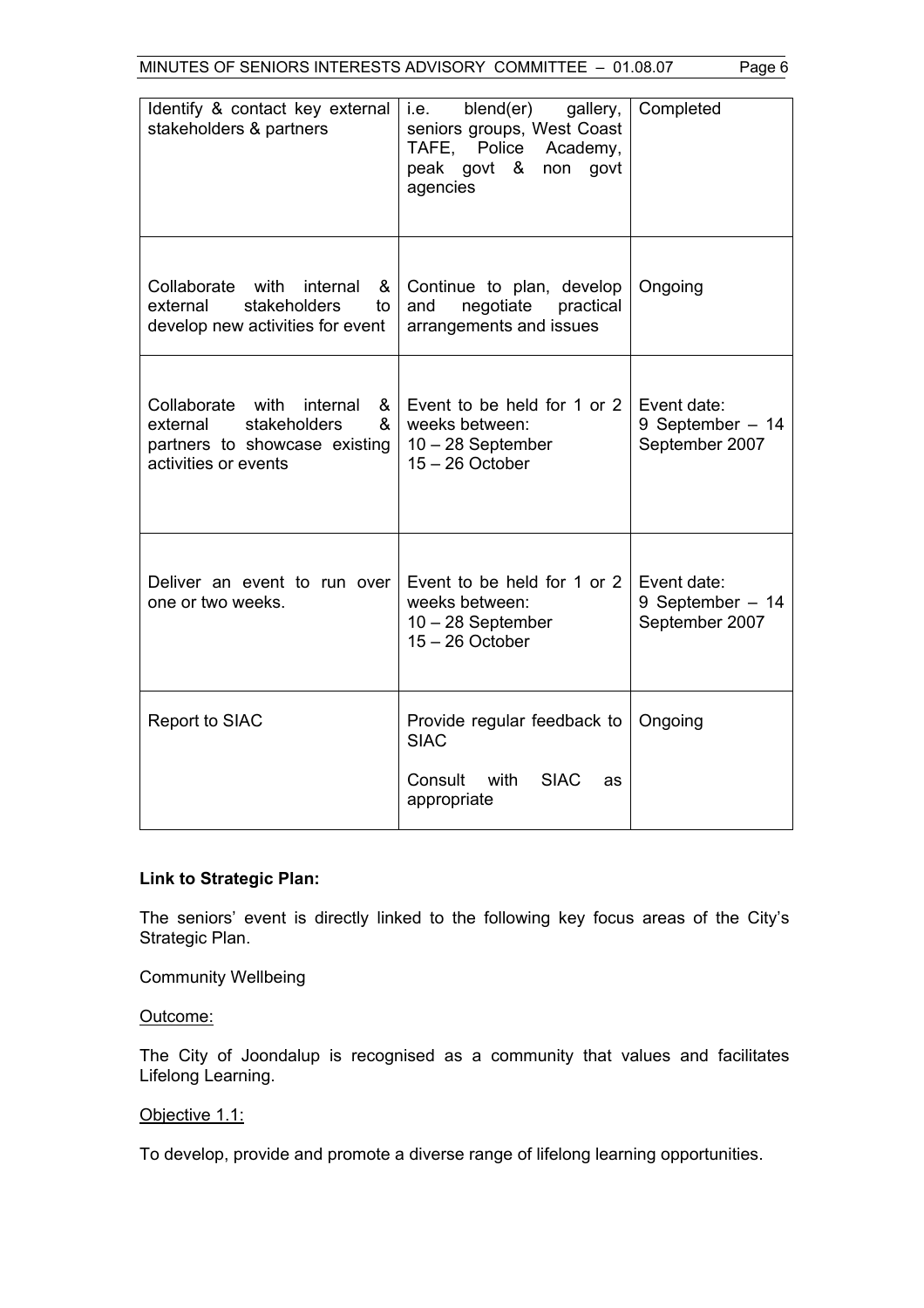#### Outcome:

The City of Joondalup provides social opportunities that meet community needs.

#### Objective 1.3:

To continue to provide services that meet changing needs of a diverse and growing community.

#### Strategy 1.3.1:

Provide leisure and recreational activities aligned to community expectations, incorporating innovative opportunities for today's environment.

#### Strategy 1.3.2:

Provide quality of life opportunities for all community members.

#### **Legislation – Statutory Provisions:**

Not Applicable.

#### **Financial/Budget Implications:**

\$5,000 was allocated in the 2006/2007 budget to enable the City to host a seniors event.

With the adoption of the budget on 3 July 2007, \$7,600 has been allocated in the 2007/08 budget for the seniors event.

#### **Regional Significance:**

It is probable that many of the event's issues and topics will be relevant for many seniors throughout the region, the metropolitan area and the state.

#### **Sustainability implications:**

The participation of seniors, via the working group, in the planning, and delivery of a seniors event in their community is fundamental to the development of a healthy, equitable, active, engaged and connected community.

#### **COMMENT**

The proposed event timeline, noted by SIAC Wednesday 4 April 2007, has been adhered to. The planning and development required to deliver the 2007 seniors' event is on target to deliver an exceptional program.

The working group is cognisant of budget limitations and is including activities that attract either low or no cost in order to host an event that balances quality with value for money.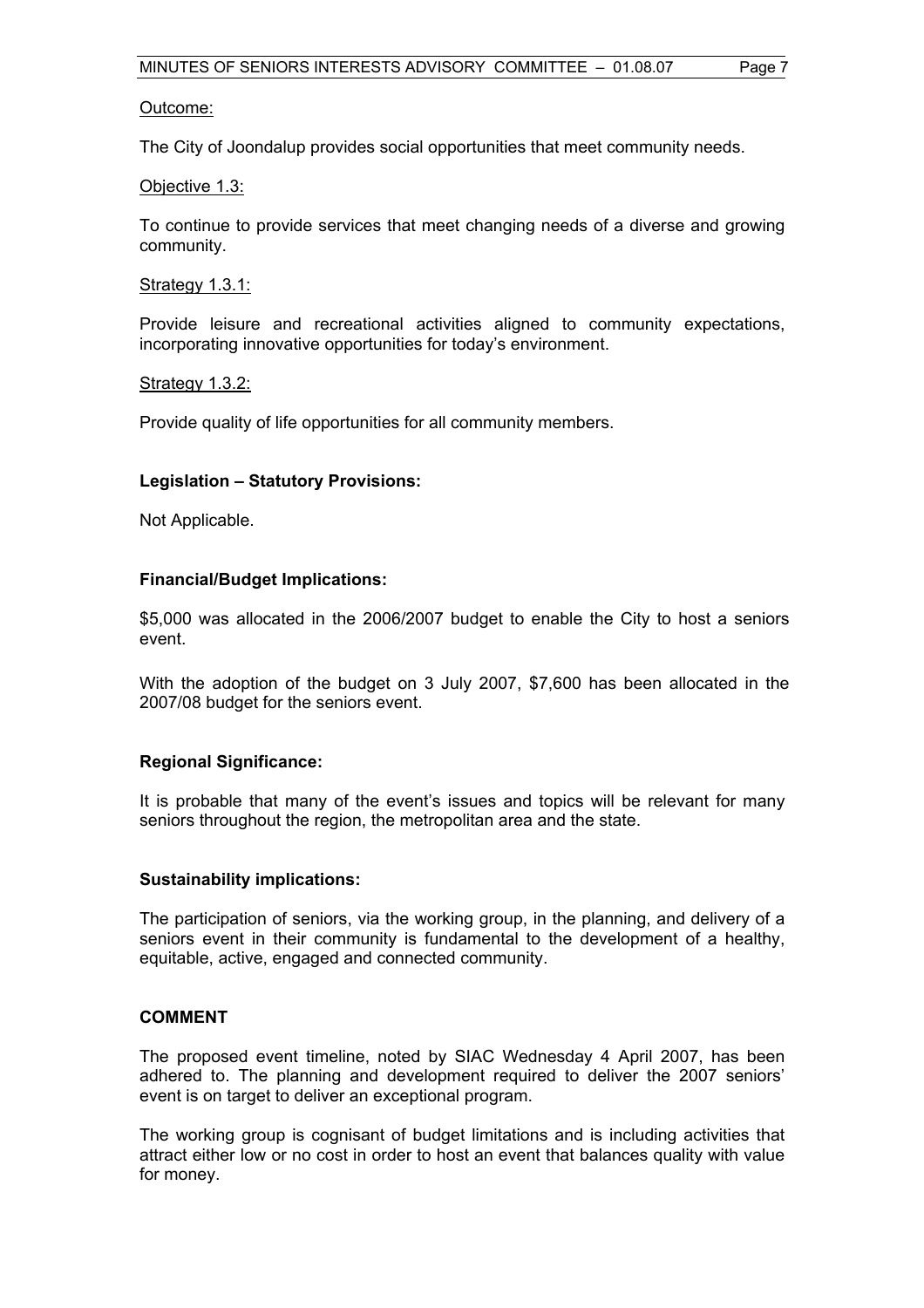#### **ATTACHMENTS**

Nil.

#### **VOTING REQUIREMENTS**

Simple Majority.

The Projects Officer gave an overview of the Report and updated the Committee on the progress of the Seniors' Week to be hosted in September 2007 and provided the Committee members with a draft program for the event (Attachment 2).

#### **MOVED Cr Currie SECONDED Kevan Rogerson that the Seniors Interests Advisory Committee NOTES the update on the "Seniors: The Art of Ageing" event to be hosted 9 to 14 September 2007.**

#### The Motion was Put and **CARRIED** (9/0)

**In favour of the motion:** Crs Corr & Currie, Margaret March, Joy Coleman, Valerie Corey, Patricia Geary, Kevan Rogerson, Peter Boam, Lynda Waterman

## **ITEM 2 SOCIAL ISOLATION AND AGEING**

**WARD:** All

**RESPONSIBLE** Mr Clayton Higham **DIRECTOR:** Planning and Community Development

#### **PURPOSE**

To inform the Seniors Interests Advisory Committee (SIAC) regarding the issue of social isolation and consider strategies on how the City may access socially isolated individuals and offer social support.

#### **EXECUTIVE SUMMARY**

This report focuses on the issue of social isolation among older people, informing the SIAC of current available information on the impacts of social isolation. The report identifies risk factors for social isolation, themes regarding effective responses and suggests strategies to increase community participation.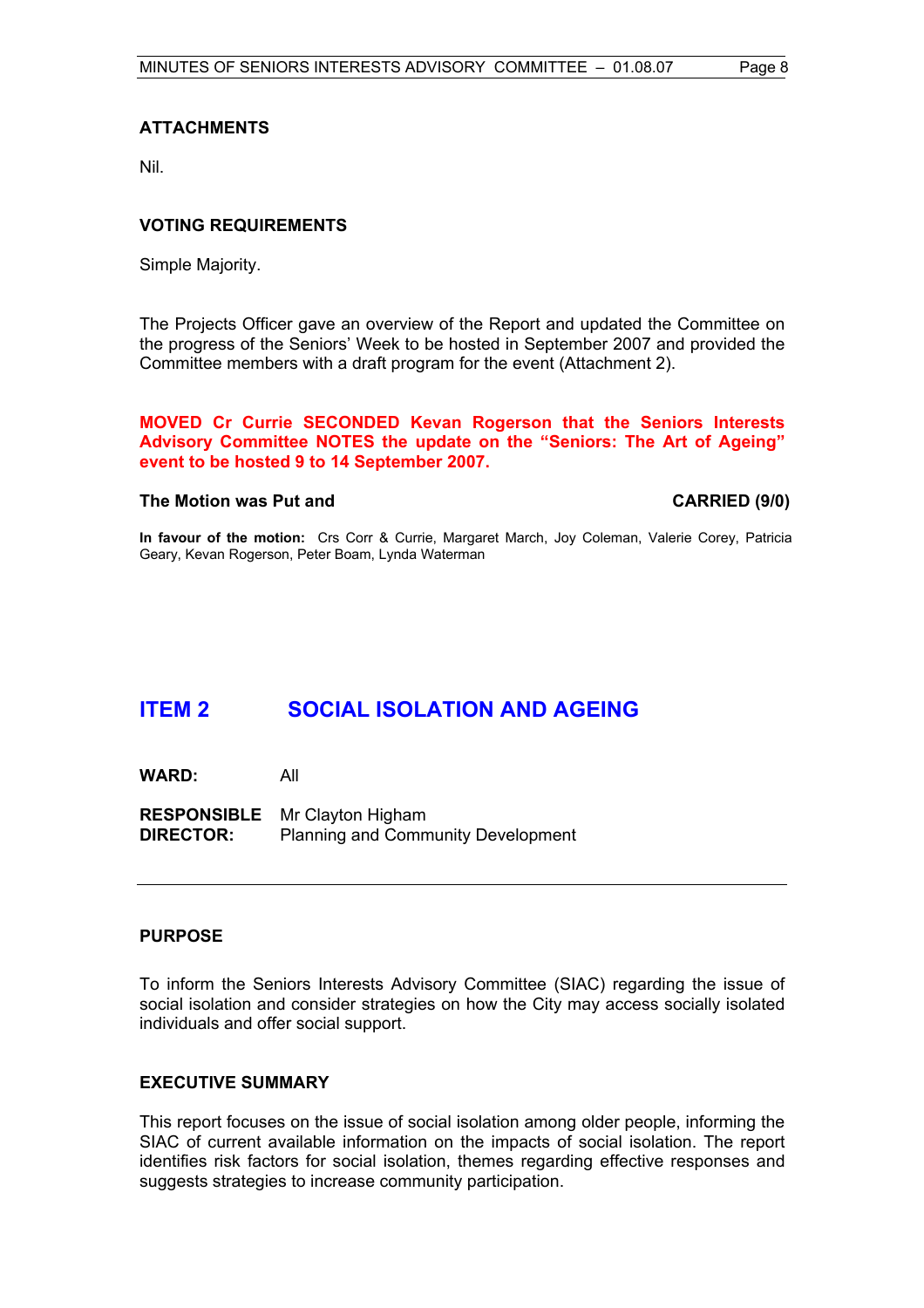*It is recommended that the Seniors Interests Advisory Committee:* 

- *1 NOTES the information provided in this report.*
- 2 CONSIDERS the issue of social isolation within the context of the review of *the current Seniors Plan and an ageing population.*

#### **BACKGROUND**

The issue of social isolation of older people has been researched and documented over the years. An example of this type of research within Western Australia is:

• Generations Together: the Western Australian Active Ageing Strategy in 2004.

Through Generations Together, the Office for Seniors Interests and Volunteering (OSIV) undertook the Culturally and Linguistically Diverse Seniors: Community Participation Research Project.

The World Health Origanisation (WHO) has also researched and produced publications addressing this issue.

The City has the potential to play an ongoing role in identification and support through its existing programs and activities.

#### **DETAILS**

Social isolation can be defined as when a person has a limited network of family and friends and encompasses both social and emotional isolation. Social isolation in older persons has been found to lead to poorer psychological wellbeing, such as depression and diminished functional health. Social isolation is also recognised as a potential risk factor for suicide.

Social isolation and loneliness are widely recognised as major issues affecting seniors. People who participate in their community report better physical and mental health and have more positive attitudes about the communities in which they live. They are more likely to be able to get help when needed and appear to be better protected against the negative effects of social disadvantage (Department for Victorian Communities, 2003).

A characteristic of people who age well is that they continue to actively engage in community life through strong social networks and they are involved in productive and interesting activities (Queensland Government Department of Communities, Cross Government Project to Reduce Social Isolation of Older People).

Key findings of the above research identify risk factors for social isolation and themes regarding effective response.

Risk factors for seniors include -

- being 'old';
- low self esteem, low social confidence and/or some types of mental illness;
- hearing impairment: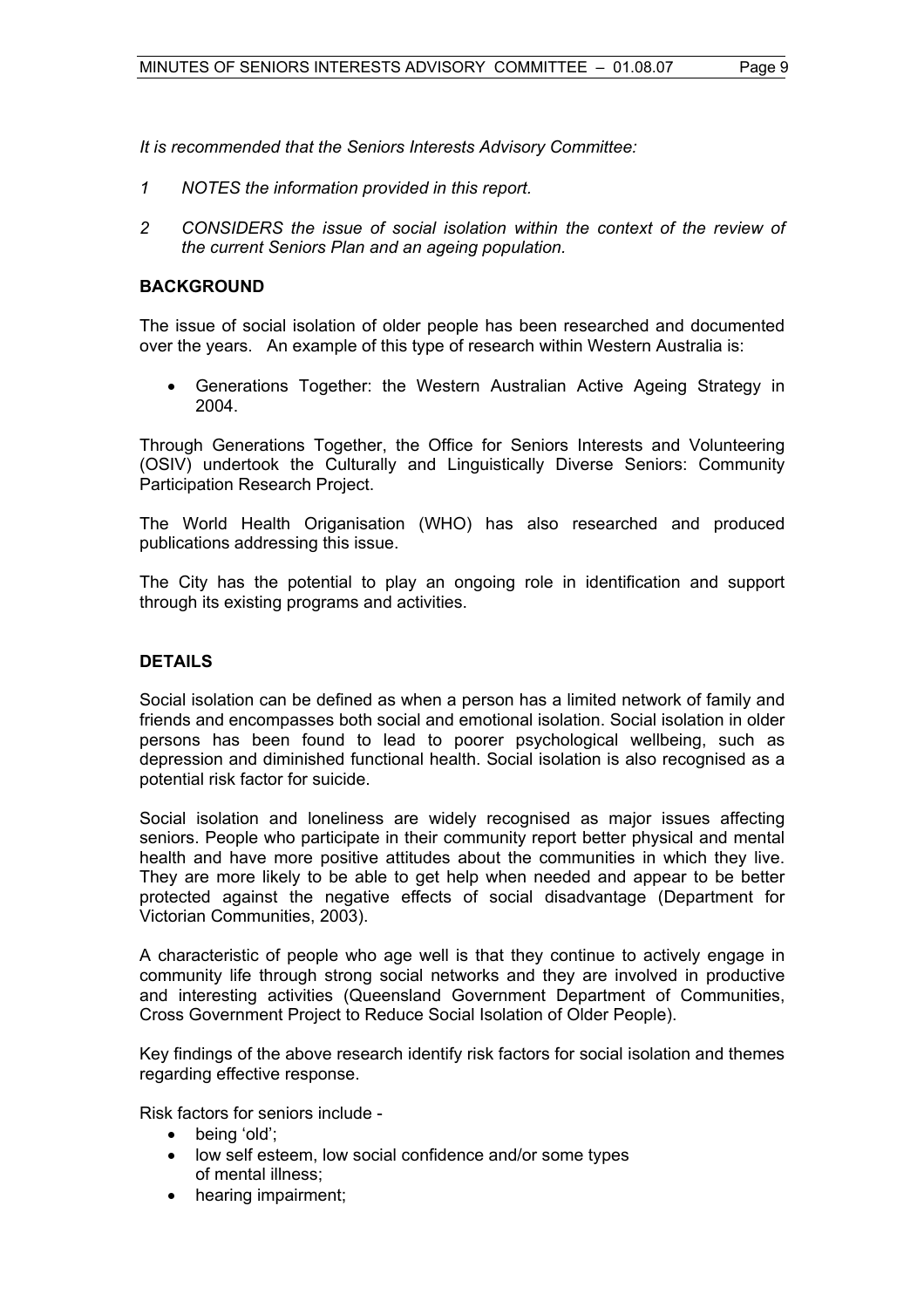- being an older male;
- being from Indigenous, Australian South Sea Islander or cultural and linguistically diverse backgrounds (CALD);
- residents of aged care facilities;
- being without access to appropriate and affordable transport;
- carers;
- being unable to access various benefits and services;
- elder abuse;
- fear of crime;
- ageism.

Other 'at risk' groups are -

- homeless and transient people;
- people with low financial income, including borderline self-funded retirees;
- people living on their own;
- residents in boarding houses, hostels and caravan parks.

Broad themes regarding effective response to social isolation are -

- a whole-of-community response:
- mentoring and action planning;
- positive and healthy ageing;
- meaningful and purposeful occupation;
- access to the community;
- 'getting the word out'.

Transport is a lifeline for many seniors. Without access to affordable and appropriate transport, particularly public and community transport, the capacity for community participation is limited. The ability to access social connections, activities, goods, services, and information in a community is a protective factor against social isolation that enhances a person's social wellbeing and independence.

Research undertaken by the UK Government in 2005 concluded transport barriers limited community participation.

#### **Current Strategies and activities to increase community participation:**

Participation in community life and social, cultural, leisure, recreational and learning activities are important for seniors' health and well-being and their quality of life. The City of Joondalup provides a wide range of services and subsidies that benefit and support, senior members of the community:

• **Use of Community Facilities:** The City provides free use of its community facilities for senior citizens groups who are ratepayers of the City of Joondalup.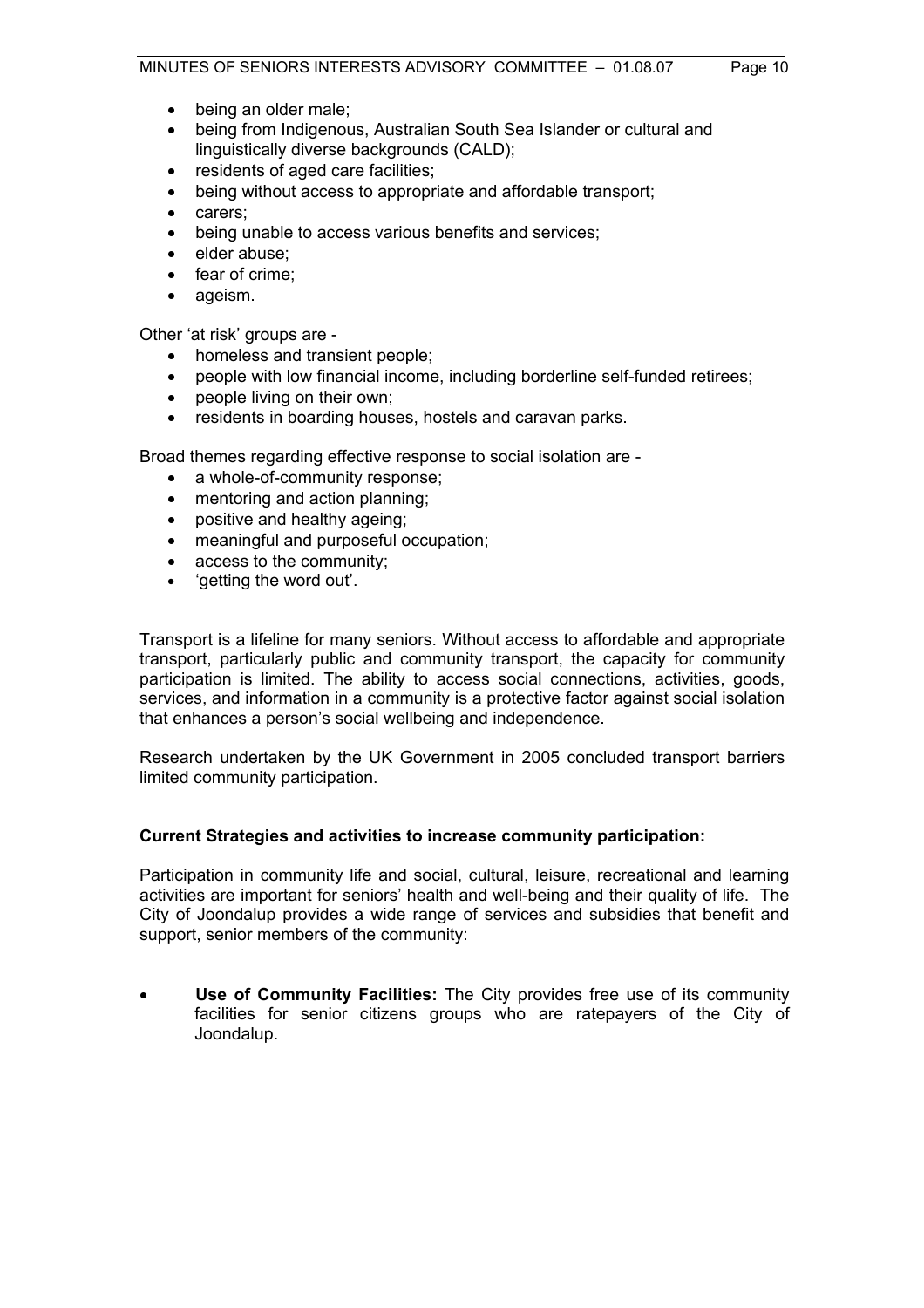- **Seniors Interests Advisory Committee (SIAC):** The SIAC consists of 2 elected members, 4 representatives from not-for-profit or commercial organisations that provide services to seniors and 4 seniors who are members of the community who have an interest in seniors' issues. The role of the SIAC is to provide advice to council to ensure that the concerns of seniors are adequately represented in the City's planning processes and the strategic directions being developed for older people across the City.
- **Seniors Centres:** The City provides its buildings to seniors clubs and groups on a rent-free basis. The City also subsidises telephones and hairdressing services for seniors at various City facilities. Senior Citizens Centres and Clubs supported by the City of Joondalup are: Duncraig Seniors Citizens, Greenwood / Warwick Senior Citizens Club, Whitfords Senior Citizens Club, Ocean Ridge Seniors Citizens Club, Kingsley Seniors Citizens Club, WANJOO Seniors.
- **Platinum 50+ Adventure:** This year-round program is all about enjoying leisure by offering a wide range of activities from practical lifestyle leisure workshops to adventurous challenges. The City Leisure Centres program focuses on City of Joondalup residents and Leisure Centre members over 50 years. The cost is \$8.00 / person / activity.
- **Seniors Plan 2004-2008:** The Seniors Plan was developed to assist in the strategic development and planning of the current and future needs of seniors and address the City's changing population demographics. The Plan, which is reviewed regularly, guides the work of administration. It enables Council to make decisions on current and future seniors services and support the ongoing work of community groups, organisations and agencies in meeting the needs of seniors.
- **Community Transport Program:** The Community Transport Program provides a service for seniors in the City of Joondalup who experience difficulty accessing the public transport system. An assessment is completed to identify an individual's needs and suitability when they contact the City regarding the program. The bus service picks people up from their home, taking them to either local shopping centers for shopping excursions or to various senior centres for social and leisure activities.
- **Seniors Event:** The City regularly holds an event for seniors to promote positive active ageing, health and wellbeing. In previous years, events have included: the "Live Life Festival"; "Living Now: A Seminar for Seniors"; and "Seniors: This is Your Life". The City attempts to work in partnership with existing groups and services when planning events. Through the wide range of activities offered, people are encouraged to remain connected and engaged with their community as they age, through social, physical, cultural, spiritual and economic participation. The City's SIAC members are actively involved in planning and developing these major seniors events.
- **Prevention of Elder Abuse Network:** This program initiated by the City, is unique in local government. The purpose of the Network is to provide a networking forum for service providers and to raise awareness of elder abuse / elder rights in the community. The Network meets quarterly.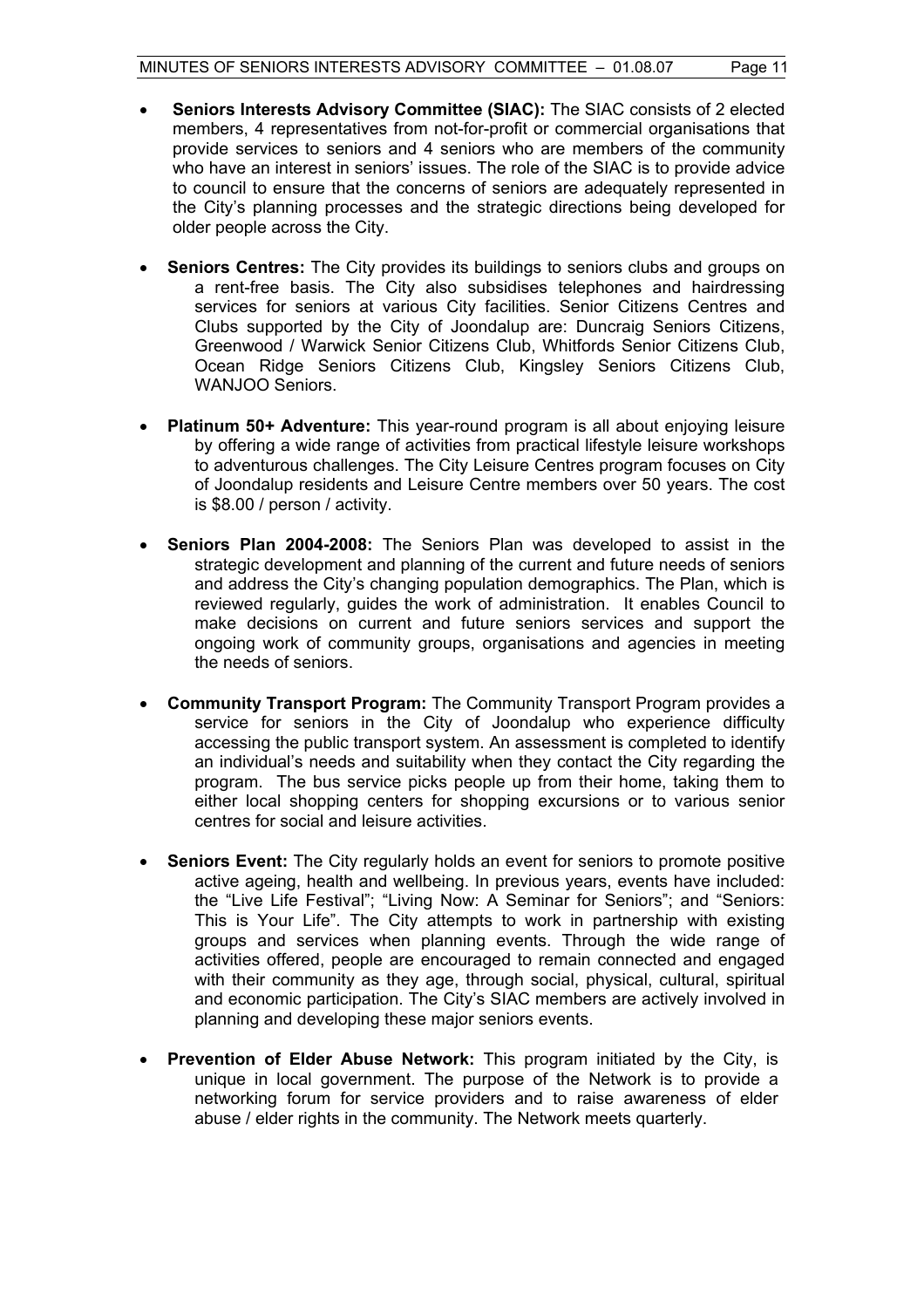- **Library Services:** A range of services is available for seniors at the Libraries. These include Seniors Circle held monthly which features interesting speakers on a wide range of topics, Seniors Games Mornings, catalogue training and a Books on Wheels service for people unable to reach their public library because they are house-bound due to frail health or limited mobility.
- **Sunday Serenades:** The series is an ongoing initiative of the Arts Development Scheme following feedback from the community requesting more events for seniors.
- **Disability & Seniors Resource:** Previously called the Directory for Seniors and People with Disabilities; the Directory has been reviewed and will be reproduced with a new name in a more user-friendly format. The resource will promote positive active ageing. It will include an extensive range of useful resource information, which will assist seniors and people impacted upon by disability, their families and carers.
- **Community Funding Program:** Grants are available to not-for-profit incorporated community organisations for projects that benefit the community. Numerous seniors groups have received grants over the years for projects that benefit many people.
- **Joondalup Volunteer Centre (JVC).** Members of Volunteering WA, who encourage potential volunteers to make an informed choice, staff Joondalup Volunteer Centre. JVC offers positive volunteer experiences for people seeking to volunteer.

Volunteers receive assistance in making an informed choice from over 800 positions. Training is provided through a "Bridge to Volunteering" course that is run twice weekly.

Within existing ranges of services currently provided, some options that could be considered for implementation are:

- seek funding to report on current service and community responses to social isolation of older people;
- identify models that may reduce social isolation of older people in a particular community;
- strengthen existing networks and develop new networks; continue to raise awareness of community residents regarding social opportunities, services and benefits that are accessible for older people;
- continue to advertise seniors events/programs. Community residents do not benefit from a service unless they are aware that it exists. A lack of knowledge relating to services and events can result in older people being isolated despite the availability of opportunities for them to be more socially connected.
- continue to provide services to access information for visually impaired, hearing impaired and people may not speak English;
- contact church groups, seniors groups and encourage them to identify isolated seniors and reach out;
- raise awareness of the impact of social isolation as part of community consultation as part of review of Seniors Plan;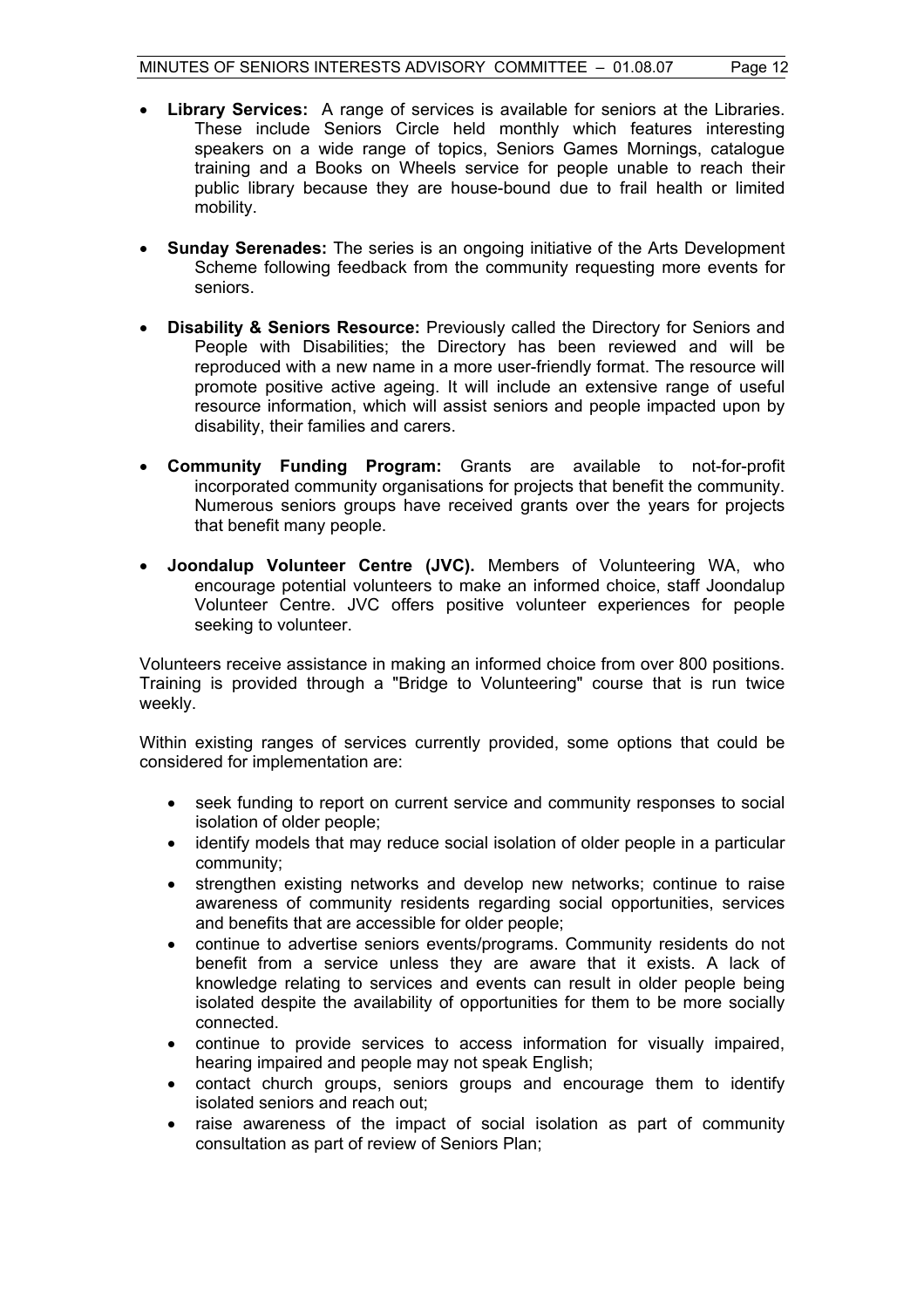• seek funding that covers the costs of designing and distributing a brochure providing information that identifies social isolation, the impact of social isolation, strategies for people who are socially isolated, and what to do if a person has been identified as socially isolated.

#### **Link to Strategic Plan:**

The seniors' event is directly linked to the following key focus areas of the City's Strategic Plan.

Community Wellbeing

Outcome:

The City of Joondalup is recognised as a community that values and facilitates Lifelong Learning.

#### Objective 1.1:

To develop, provide and promote a diverse range of lifelong learning opportunities.

#### Outcome:

The City of Joondalup provides social opportunities that meet community needs.

#### Objective 1.3:

To continue to provide services that meet changing needs of a diverse and growing community.

#### Strategy 1.3.1:

Provide leisure and recreational activities aligned to community expectations, incorporating innovative opportunities for today's environment.

#### Strategy 1.3.2:

Provide quality of life opportunities for all community members.

#### **Legislation – Statutory Provisions:**

Not Applicable

#### **Financial/Budget Implications:**

Not Applicable

#### **Regional Significance:**

The issue of social isolation amongst seniors in the community of concern at local, state and national levels.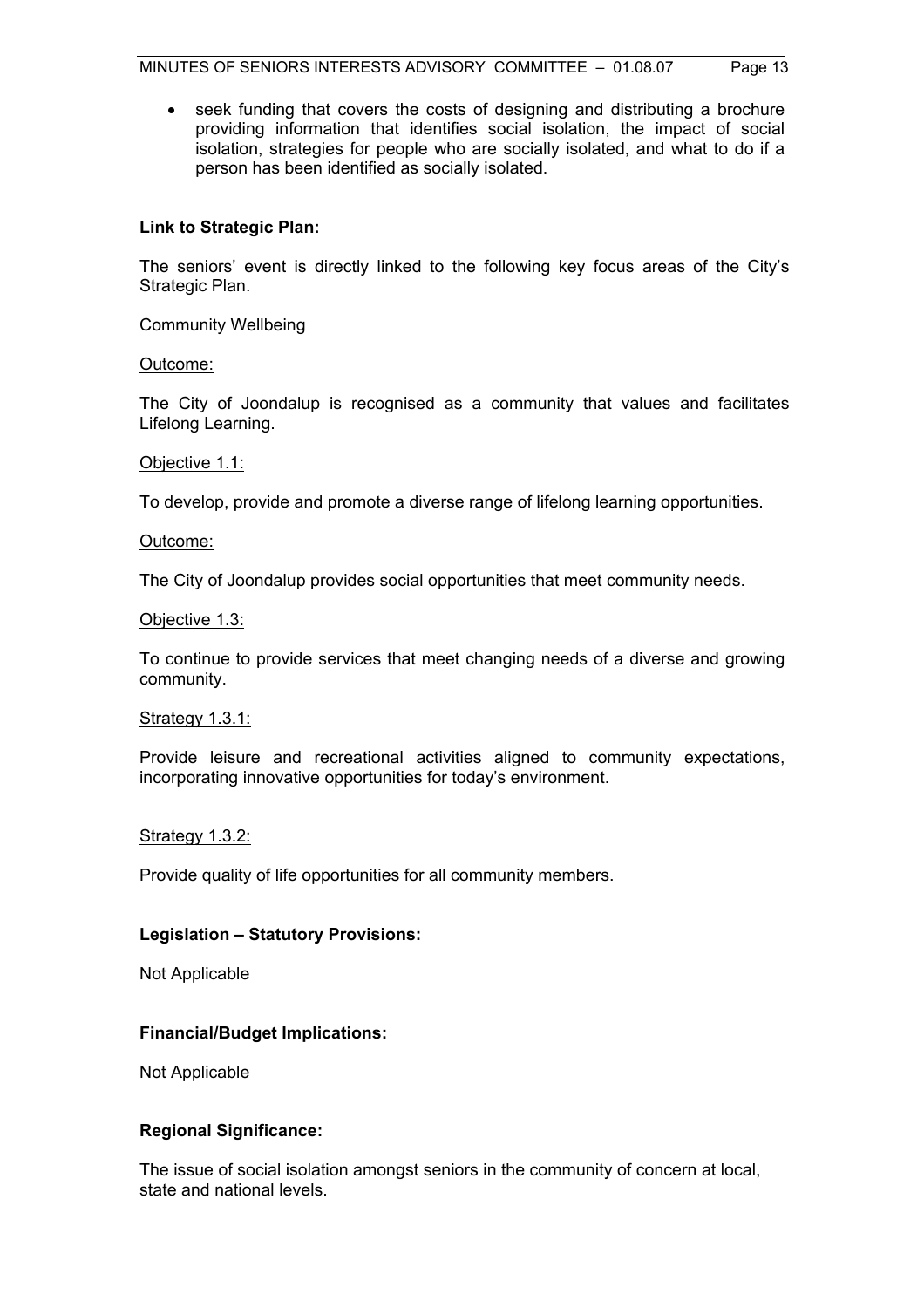#### **Sustainability implications:**

Not Applicable

#### **COMMENT**

Social isolation remains an important societal issue in a local, state, national and global context. The City is well placed to continue with existing programs and events to raise awareness of the impact of social isolation on older persons and engage with external stakeholders to develop strategies, to access isolated individuals and connect with social support.

#### **ATTACHMENTS**

Nil.

#### **VOTING REQUIREMENTS**

Simple Majority

The Projects Officer gave an overview of the Report, following which discussion ensued.

#### **MOVED Patricia Geary SECONDED Joy Coleman that the Seniors Interests Advisory Committee:**

- **1 NOTES the information provided in this report**
- **2 CONSIDERS the issue of social isolation within the context of the review of the current Seniors Plan and an ageing population.**

#### **The Motion was Put and CARRIED (9/0)**

**In favour of the motion:** Crs Corr & Currie, Margaret March, Joy Coleman, Valerie Corey, Patricia Geary, Kevan Rogerson, Peter Boam, Lynda Waterman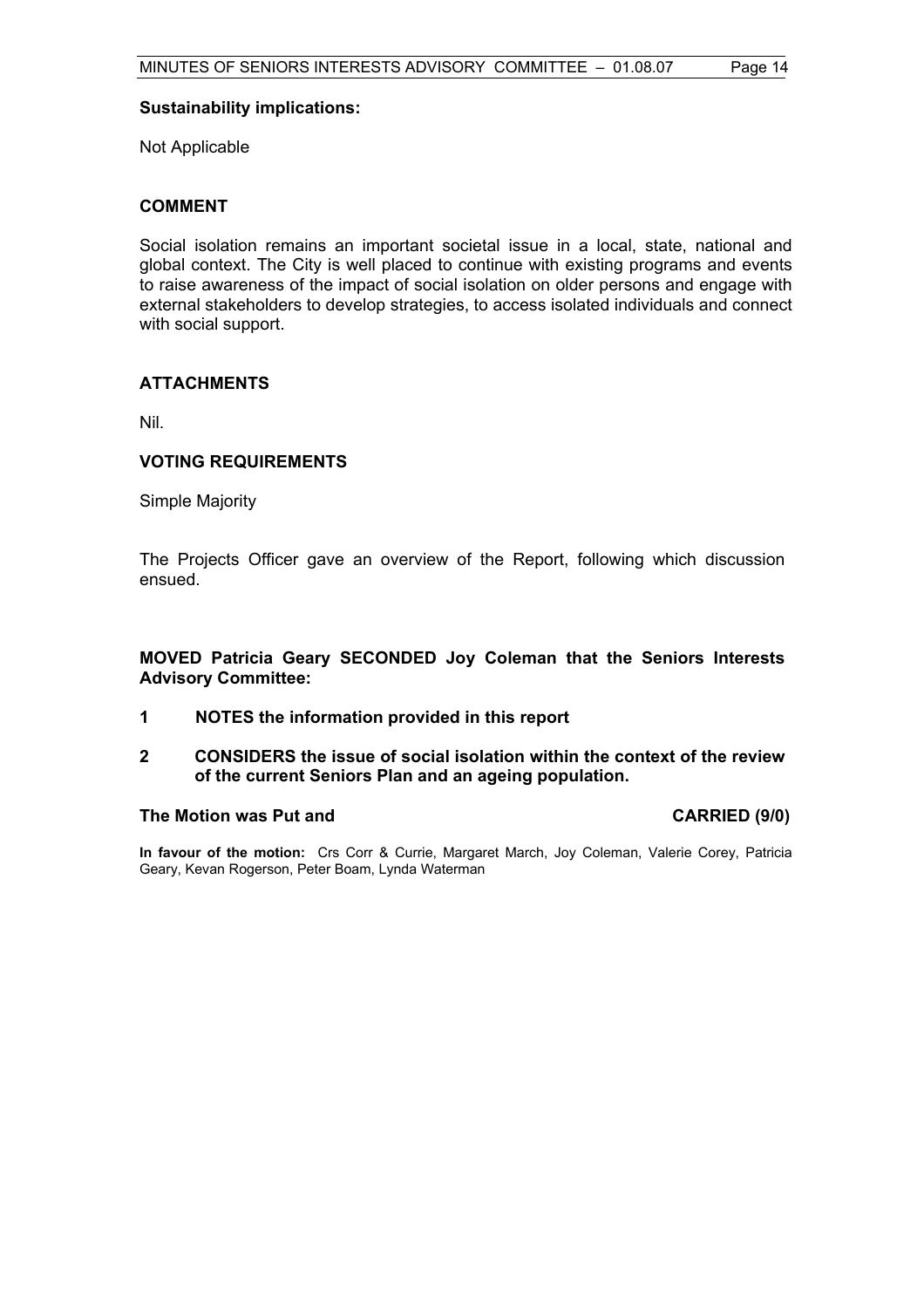## **ITEM 4 PRESENTATION – "WELL ELDERLY" PROGRAM**

**WARD:** All

**RESPONSIBLE** Mr Clayton Higham **DIRECTOR:** Planning and Community Development

Kiah Evans, Lecturer Occupational Therapy Edith Cowan University will attend this Seniors Interests Advisory Committee meeting to provide members with information about the "Well Elderly" Program, and seek input regarding any important features to include to ensure that the program is applicable to seniors within the Joondalup area.

The Well Elderly Program is based on a program developed by Occupational Therapists in Southern California. Students will be required to develop community health promotion resources (sessions plans, slides and supporting information) to implement a Well Elderly Program for community dwelling seniors. It is anticipated that the finalised programs will be available to be delivered to the local community through clinical placement opportunities.

Each group of students will be allocated one of the Well Elderly Program topics listed below:

- 1. Occupation, Health, and Ageing;
- 2. Transportation and Occupation;
- 3. Finances and Occupation;
- 4. Health Through Occupation Physical and Mental Activity;
- 5. Dining as an Occupation;
- 6. Time and Occupation;
- 7. Home and Community Safety;
- 8. Relationships and Occupation;

The Presiding Person introduced Kiah Evans, Lecturer Occupational Therapy, Edith Cowan University.

Ms Evans gave an overview of the "Well Elderly" Program and gave a presentation to Committee members (Attachment 3). Discussion ensued. The major topic of concern in the list provided was believed to be that of transport.

#### **MOTIONS OF WHICH PREVIOUS NOTICE HAS BEEN GIVEN**

Nil.

### **REQUESTS FOR REPORTS FOR FUTURE CONSIDERATION**

Nil.